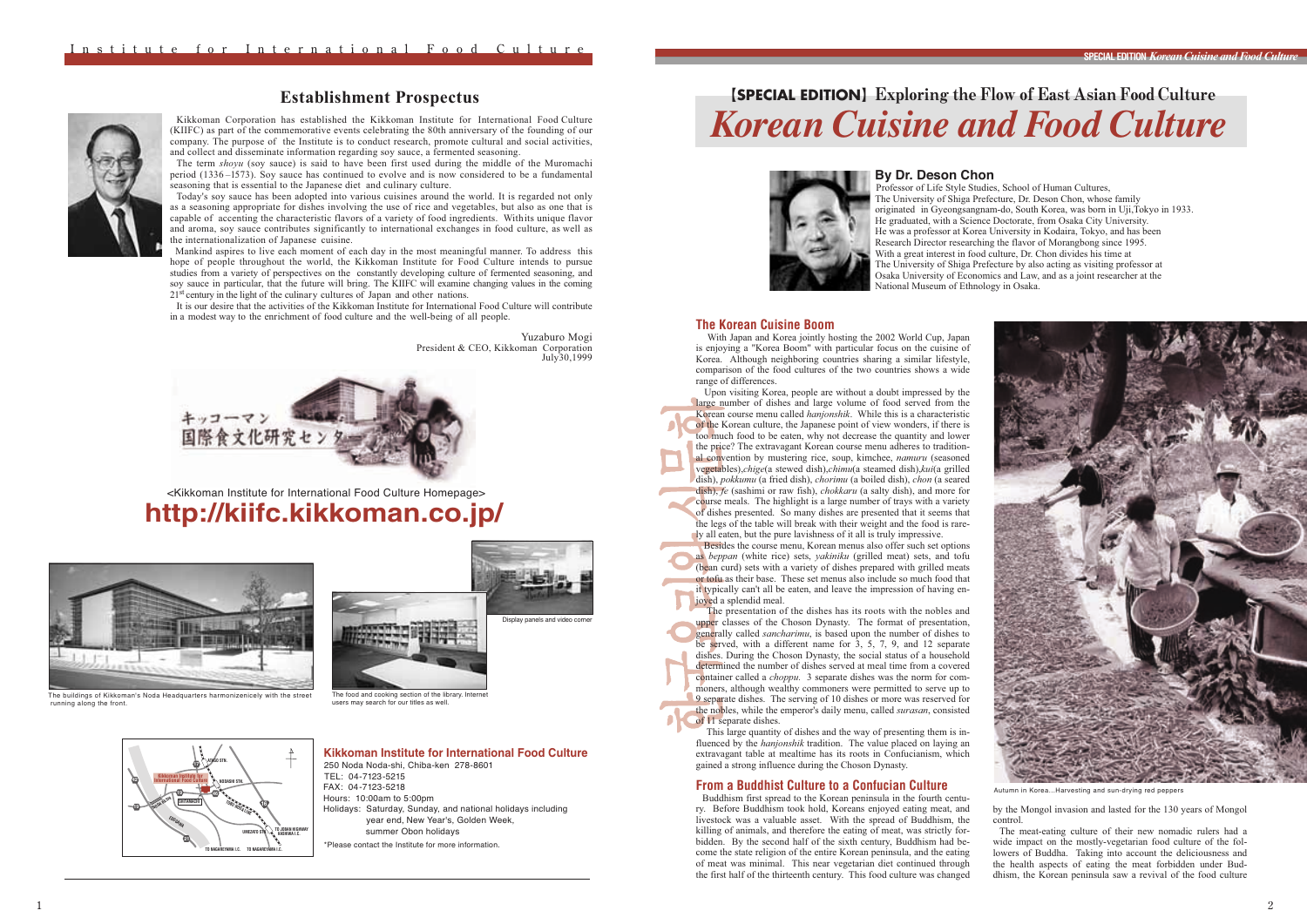

A variety of kimchee dishes are always served at Korean meal time



The necessary aging of kimchee (kimchee stocker)



*Kujorupan* (an imperial dish)

which existed before the introduction of Buddhism. Buddhist mandates against eating meat were destroyed. The roots of the meat-eating food culture deepened even after the 130 or so years of Mongol rule ended.

This food culture was strengthened by the administration of the new Choson Dynasty. Buddhism was rejected and Confucian principles adopted as the pillar of the new government. The Buddhist mandates against eating meat were also discarded by the general population.

With the beginning of the fifteenth century, the Choson Dynasty blossomed as a Confucian culture. However, simply because eating meat was permissible for the public does not mean it was always eaten. Rather, as meat was a valuable asset, it became a high-class food. As a valuable commodity, the wise use of meat in ways in which it would not be wasted was developed. Techniques for utilizing every part of the cow or pig, from head to hoof, were developed for cooking. A wide range of cooking techniques such as boiling, grilling, steaming, drying, pickling, and the serving of raw dishes were also developed. The items to be found in today's yakiniku (grilled meat) restaurants are the accumulation of techniques developed since the Choson Dynasty, and can be found nowhere else. We must realize that the deep influence of the Confucian lifestyle shows its affect on even a single meat dish.

#### **Beverage Culture**

With the rise of Confucianism and decline of Buddhism, the custom of drinking tea also diminished. In Korea today, you can drink coffee and all types of teas. While green tea is available, you won't find it as readily as in Japan. Green tea was only recently introduced to Korea. Why is that?

The custom of drinking green tea was introduced with Buddhism from China in the seventh century, and was an indispensable part of Buddhist ceremony. Depending upon the record, it seems that tea plants were first brought to the Korean peninsula by a diplomat and planted in the south on Mt. Chiisan in the year 828. The production of tea began, and a new trend developed. During the Koryo era, all types of tea societies became popular among the royalty, nobles, monks, and so-called upper class. The new "tea ceremony" was developed at Court, and was performed on such occasions as the marriage of princes and princesses. The title of *taban,* or tea master, was created for the person in charge of these tea ceremonies. The use of the word *taban* in reference to tea shops in Korea stems from this tradition.

The tea ceremony didn't stop with Buddhist rituals. In the temples, the monks also incorporated tea into their extravagant entertainments. They developed light snacks, called *taga,* to be served in the areas reserved for drinking tea, or *tajon*, where light meals, called *tashin*, of tea and snacks were offered. Surrounding large temples were tea villages where tea fields with their own supply of water were cultivated, and tea produced. This would all decline, however,

with the fall of Buddhist influence in Korea. The Choson Dynasty made a big push to eliminate Buddhist influence in all aspects of life including government, culture, and the economy.

All aspects of tea cultivation and production made a rapid decline with the seventeenth century and start of the Choson Dynasty with its focus on monks and nobles as a privileged class accustomed to boasting its wealth and prosperity. Today, we see a lifestyle which gave up tea long ago in losing out to the forces of Confucianism.

In recent years we've seen a resurgence of the production of green tea, and portions of society taking an interest in the traditions related to tea, but it cannot yet be said that tea has taken root in Korean society. A variety of teas such as *sunnyun* (made from burned rice), and teas made from corn, wheat, and barley are used in households for medicinal purposes, but it seems that the negative influence of Confucianism had an effect on even the beverages of Korea.

In Confucianism, the teachings of Confucius and Mencius explained that religion itself is not what is important, but rather importance should be placed on explaining the reasons behind the teachings and the value of respect. A person's life was to be measured in terms of the successful completion of various rites of passage. With many people gathering at the various ceremonies celebrating these rites of passage, the food and drink served was very important. Therefore, mastering the art of cooking was crucial. Since the preparation of the meal for these ceremonies was a cooperative effort, the style of cooking which developed spread widely. It is clear that these Confucian principles introduced in the Choson Dynasty are present even today in Korea's food culture.

With Confucianism placing great value on caring for one's parents and the elderly, respect for such people as teachers, and loyalty to one's master, delicious and nourishing foods were to be served to one's parents and elders before one's self. Courtesy demanded that even if a person didn't have enough food for himself, guests must be served fine food in large quantities. Though somewhat faded, this general spirit continues even today. It is clear in the present food culture of Korea and plainly obvious in the splendid quantity and variety of the Korean course menu. Korean food culture and Confucian culture are deeply intertwined.

# **Cooking and the Belief that Food and Medicine Are the Same**

In Japan, where chopsticks are the main utensil for eating, it is very easy to spill food on the way from the dish to the mouth. Therefore, the dish is held closely to the mouth with the left hand while eating. Since the dish must be light and small enough to hold, the quantity of rice is decreased, making second and third helpings necessary. Until quite recently, the spoon culture of the Korean peninsula used large metal dishes to serve large quantitiesof food. Since second helpings weren't necessary, polite table manners actually required that some food be left over. With recent improvements in lifestyle, many of the old formalities have disappeared with the dishes becoming smaller, the habit of leaving food uneaten has faded, and asking for a second helping is now permissible. Not unexpectedly, old customs and manners can still be seen among many elderly people.

In comparing Japan's chopsticks culture with Korea's spoon culture, the prevalence of fluid dishes is clear. A wide variety of ricegruel dishes are available. These gruels are not limited to plain white-rice gruels, but also include those made by including meats, fish, and vegetables. This variety has been expanded because of the use of chopsticks.

At the root of Korean cooking is the idea that food has medicinal properties. Koreans recognize medicinal properties in a variety of foods and beverages such as fruits, seasonings and spices, *kochujan,* mineral water and liquors. This strong belief in the positive and negative effects (based on belief in the natural powers of yin and yang, and the five elements of wood, fire, earth, metal, and water) of foods had strong roots even before the introduction and spread of Confucianism. This belief extends from the belief that, as humans are products of nature, it is necessary that we absorb and depend on the blessings of nature. Positive and negative is realized by the workings of the five elements. Within this belief, health is achieved by including natural green-, red-, yellow-, white-, and black-colored (representative of the 5 elements) ingredients in equal amounts in the diet. The expression of these beliefs in cooking can still be seen in the modern Korean lifestyle. A common dish in which the application of these beliefs is obvious is *pipinpapu* or mixed rice. It is often served at yakiniku restaurants, where it is called *korutounpan,* and consists of meat, fish, and vegetables cooked and served on top of rice. It is a dish which clearly displays all five of the elemental colors. In summary, healthy cooking means that with each meal, all gifts of nature should be included.

Another popular dish in Korea is called *kujorupan* (see photo). Known as an imperial dish of the Choson Dynasty, nine separate ingredients are presented. Served from an eight-sided, nine-sectioned serving dish with an eight-sided space in the center where white, crepe-like wrappers are placed. Within each of the other eight sections are placed single ingredients, each either green, red, yellow, or black. This dish is eaten by placing a small amount of each item from the eight surrounding sections on a crepe (made of a thinlyfried wheat mixture) from the center section, and then wrapping up the crepe to a size small enough to be eaten in one bite. As the number 9 is an auspicious number, this dish is included in the menu for events celebrating happy occasions.

Compared to Japanese cooking, Korean cooking uses many more vegetables, and dishes are prepared in much larger quantity. By using vegetables, it is possible to meet the traditional requirements of including ingredients representative of the five elemental colors. A type of dressing or sauce, known as *namuru,* comes in both a "raw" version and a boiled version. However *namuru* is made, though, it always uses sesame oil as its base. It is thought that the use of sesame oil for dressings and sauces has its roots in the pre-Confucian era of Buddhist influence. As the eating of meat was generally forbidden by Buddhist precepts, sesame oil was widely used to compensate for the nutrients missing in their strict vegetarian diet.

The use of sesame oil is not limited to *namuru*, but is a common ingredient in most Korean dishes today. It is thought that this use of sesame oil has been carried forward from the days of Buddhist influence.

Sesame oil is an important part in the creation of Korea's delicious and healthy cooking. Sesame oil, used as a seasoning, is known as yanyomu.

This sort of food culture is prone to argument, but you'll often meet housewives proclaiming "Oh! This dish is so good for you," or "This dish is good for such and such," in regards to this legendary cuisine. Such comments are based not on belief in the theories of the positive and negative and the influence of the five natural elements, rather, they are based on knowledge naturally acquired from parents and other elders. Thus, an actual belief in the powers of yin and yang, and wood, fire, earth, metal, and water has become simply a lifestyle.

# **A Spoon Culture and a Chopsticks Culture**

Spoons and chopsticks are used together on the Korean peninsula. Rice is served with and soups and broths are eaten with a spoon. Chopsticks are used only for eating solid foods. In short, spoons take the leading role with chopsticks playing a supporting role at Korean mealtime. Spoons are placed directly in front of each person at the dining table, while chopsticks are placed a little further away. The meal starts by grasping the spoon, tasting the soup, tasting the watery "juice" from the kimchee (if it is the watery type), and taking a bite of rice. Though this way of eating is completely different than in Japan where only chopsticks are used, quite unexpectedly, most people don't notice the



difference.

A wide range of differences between a spoon culture, which uses spoons as the main utensil, and a chopsticks culture, which utilizes chopsticks as the main utensil, are visible. There is a relationship to the size of serving dishes. When eating rice with a spoon, the bowl or plate does not have to be small enough to hold. While simply supporting the bowl or plate with the left hand, rice is scooped up with the spoon and brought to the mouth. Because of this, it is considered bad table manners to hold dishes while eating.

One Korean dish, which combines rice and soup is called *kuppapu*, though it is not a gruel, and is eaten with a spoon. As the soup is made from a fish stock and includes a variety of vegetables, this single dish is very nutritious. This dish cannot be eaten with chopsticks.

The dish known as *pipinpapu*, which is a mixed-rice dish, is a model of Korea's spoon culture. For this dish, rice is placed in a large bowl and a variety of ingredients with colors representative of the five natural elements are placed on top. Though the rice and topping are mixed together, they cannot be properly blended using chopsticks. Rather, all ingredients are vigorously mixed using a spoon. As it is not possible to eat this dish with chopsticks, a spoon is, of course, the utensil used.

Another Korean dish, *chige,* is a stew-like dish in which *miso* is used for the soup stock. Known as *tenjanchige* in *yakiniku* restaurants, this is also a common dish in Korean households and cannot be eaten with chopsticks. This dish is enjoyed by thoroughly mixing, serving, and eating with a spoon.

The boiled dish known as chorimu is a hearty chowder-like dish which is also eaten with a spoon. Through these examples, it is clear to see the obvious differences in the cuisine of Korea's spoon culture and Japan's chopsticks culture.

Japanese cuisine is often called a beautiful and aesthetic cuisine. Perhaps this is a side-effect of Japan's chopsticks culture.